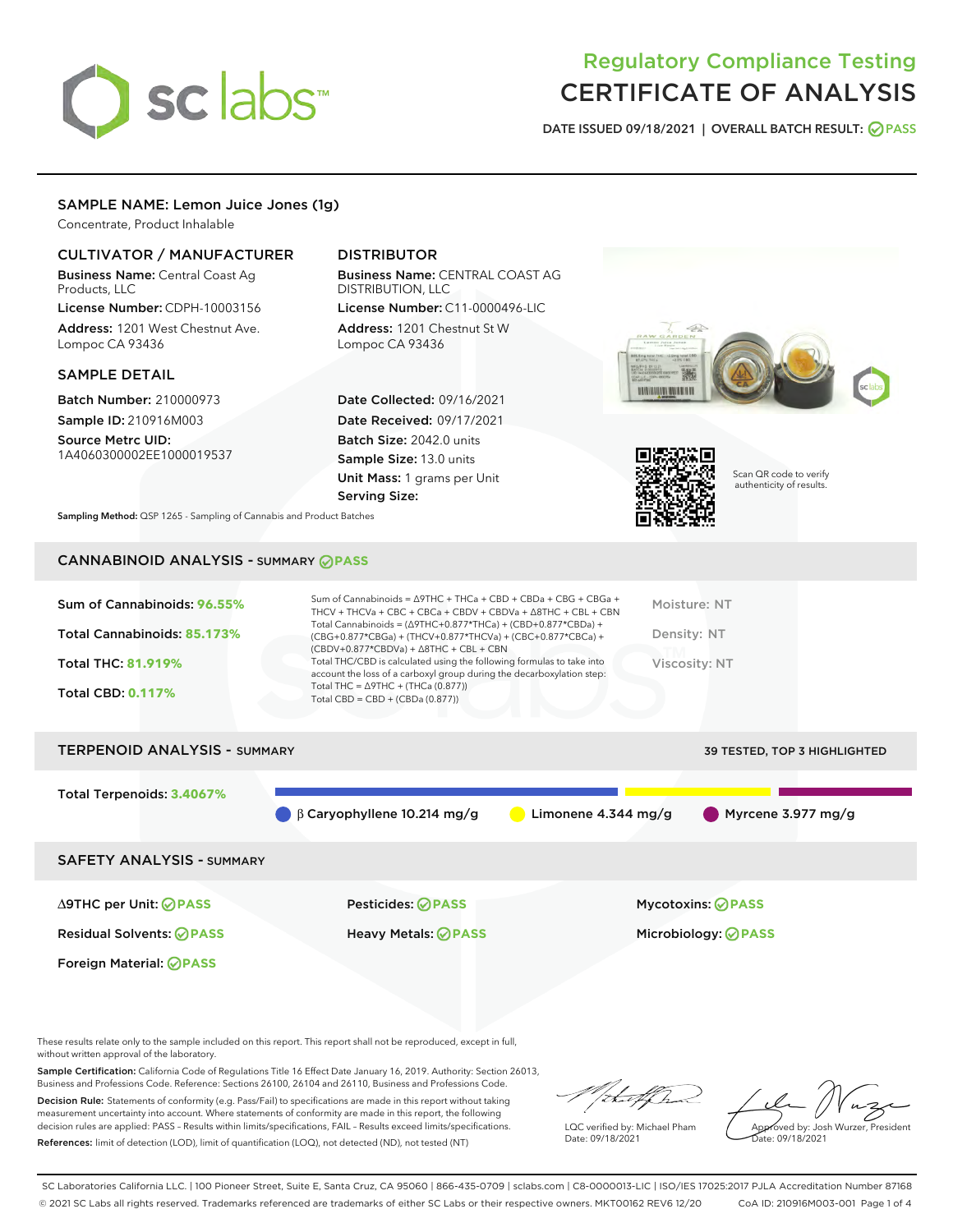



LEMON JUICE JONES (1G) | DATE ISSUED 09/18/2021 | OVERALL BATCH RESULT: @ PASS

#### CANNABINOID TEST RESULTS - 09/18/2021 2 PASS

Tested by high-performance liquid chromatography with diode-array detection (HPLC-DAD). **Method:** QSP 1157 - Analysis of Cannabinoids by HPLC-DAD

#### TOTAL CANNABINOIDS: **85.173%**

Total Cannabinoids (Total THC) + (Total CBD) + (Total CBG) + (Total THCV) + (Total CBC) + (Total CBDV) + ∆8THC + CBL + CBN

TOTAL THC: **81.919%** Total THC (∆9THC+0.877\*THCa)

TOTAL CBD: **0.117%**

Total CBD (CBD+0.877\*CBDa)

TOTAL CBG: 1.81% Total CBG (CBG+0.877\*CBGa)

TOTAL THCV: 0.497% Total THCV (THCV+0.877\*THCVa)

TOTAL CBC: 0.83% Total CBC (CBC+0.877\*CBCa)

TOTAL CBDV: ND Total CBDV (CBDV+0.877\*CBDVa)

| <b>COMPOUND</b>  | LOD/LOQ<br>(mg/g)          | <b>MEASUREMENT</b><br><b>UNCERTAINTY</b><br>(mg/g) | <b>RESULT</b><br>(mg/g) | <b>RESULT</b><br>(%) |
|------------------|----------------------------|----------------------------------------------------|-------------------------|----------------------|
| <b>THCa</b>      | 0.05/0.14                  | ±22.927                                            | 892.11                  | 89.211               |
| Δ9THC            | 0.06/0.26                  | ±1.266                                             | 36.81                   | 3.681                |
| <b>CBGa</b>      | 0.1 / 0.2                  | ±0.91                                              | 17.5                    | 1.75                 |
| <b>CBCa</b>      | 0.07/0.28                  | ±0.424                                             | 8.67                    | 0.867                |
| <b>THCVa</b>     | 0.07/0.20                  | ±0.270                                             | 5.67                    | 0.567                |
| <b>CBG</b>       | 0.06/0.19                  | ±0.107                                             | 2.71                    | 0.271                |
| <b>CBDa</b>      | 0.02/0.19                  | ±0.039                                             | 1.33                    | 0.133                |
| <b>CBC</b>       | 0.2/0.5                    | ±0.02                                              | 0.7                     | 0.07                 |
| $\triangle$ 8THC | 0.1 / 0.4                  | N/A                                                | <b>ND</b>               | <b>ND</b>            |
| <b>THCV</b>      | 0.1/0.2                    | N/A                                                | <b>ND</b>               | <b>ND</b>            |
| <b>CBD</b>       | 0.07/0.29                  | N/A                                                | <b>ND</b>               | <b>ND</b>            |
| <b>CBDV</b>      | 0.04/0.15                  | N/A                                                | <b>ND</b>               | <b>ND</b>            |
| <b>CBDVa</b>     | 0.03/0.53                  | N/A                                                | <b>ND</b>               | <b>ND</b>            |
| <b>CBL</b>       | 0.06 / 0.24                | N/A                                                | <b>ND</b>               | <b>ND</b>            |
| <b>CBN</b>       | 0.1/0.3                    | N/A                                                | <b>ND</b>               | <b>ND</b>            |
|                  | <b>SUM OF CANNABINOIDS</b> |                                                    | 965.50 mg/g             | 96.55%               |

#### **UNIT MASS: 1 grams per Unit**

| ∆9THC per Unit                        | 1120 per-package limit     | 36.81 mg/unit<br><b>PASS</b> |
|---------------------------------------|----------------------------|------------------------------|
| <b>Total THC per Unit</b>             |                            | 819.19 mg/unit               |
| <b>CBD per Unit</b>                   |                            | <b>ND</b>                    |
| <b>Total CBD per Unit</b>             |                            | $1.17$ mg/unit               |
| Sum of Cannabinoids<br>per Unit       |                            | 965.50 mg/unit               |
| <b>Total Cannabinoids</b><br>per Unit |                            | 851.73 mg/unit               |
| <b>MOISTURE TEST RESULT</b>           | <b>DENSITY TEST RESULT</b> | <b>VISCOSITY TEST RESULT</b> |

Not Tested

Not Tested

Not Tested

#### TERPENOID TEST RESULTS - 09/18/2021

Terpene analysis utilizing gas chromatography-flame ionization detection (GC-FID). **Method:** QSP 1192 - Analysis of Terpenoids by GC-FID

| <b>COMPOUND</b>          | LOD/LOQ<br>(mg/g) | <b>MEASUREMENT</b><br><b>UNCERTAINTY</b><br>(mg/g) | <b>RESULT</b><br>(mg/g)                         | <b>RESULT</b><br>(%) |
|--------------------------|-------------------|----------------------------------------------------|-------------------------------------------------|----------------------|
| $\beta$ Caryophyllene    | 0.004 / 0.012     | ±0.3636                                            | 10.214                                          | 1.0214               |
| Limonene                 | 0.005 / 0.016     | ±0.0621                                            | 4.344                                           | 0.4344               |
| <b>Myrcene</b>           | 0.008 / 0.025     | ±0.0513                                            | 3.977                                           | 0.3977               |
| $\alpha$ Humulene        | 0.009/0.029       | ±0.1089                                            | 3.393                                           | 0.3393               |
| $\alpha$ Bisabolol       | 0.008 / 0.026     | ±0.1291                                            | 2.418                                           | 0.2418               |
| Linalool                 | 0.009 / 0.032     | ±0.0913                                            | 2.403                                           | 0.2403               |
| <b>Terpineol</b>         | 0.016 / 0.055     | ±0.0612                                            | 0.996                                           | 0.0996               |
| Terpinolene              | 0.008 / 0.026     | ±0.0202                                            | 0.984                                           | 0.0984               |
| Guaiol                   | 0.009 / 0.030     | ±0.0427                                            | 0.904                                           | 0.0904               |
| Fenchol                  | 0.010 / 0.034     | ±0.0342                                            | 0.885                                           | 0.0885               |
| $trans-\beta$ -Farnesene | 0.008 / 0.025     | ±0.0242                                            | 0.681                                           | 0.0681               |
| $\beta$ Pinene           | 0.004 / 0.014     | ±0.0063                                            | 0.549                                           | 0.0549               |
| Ocimene                  | 0.011 / 0.038     | ±0.0134                                            | 0.416                                           | 0.0416               |
| Nerolidol                | 0.009 / 0.028     | ±0.0255                                            | 0.406                                           | 0.0406               |
| $\alpha$ Pinene          | 0.005 / 0.017     | ±0.0034                                            | 0.390                                           | 0.0390               |
| Caryophyllene<br>Oxide   | 0.010 / 0.033     | ±0.0150                                            | 0.327                                           | 0.0327               |
| Borneol                  | 0.005 / 0.016     | ±0.0098                                            | 0.234                                           | 0.0234               |
| Citronellol              | 0.003 / 0.010     | ±0.0077                                            | 0.157                                           | 0.0157               |
| Geraniol                 | 0.002 / 0.007     | ±0.0040                                            | 0.092                                           | 0.0092               |
| Fenchone                 | 0.009 / 0.028     | ±0.0020                                            | 0.068                                           | 0.0068               |
| Camphene                 | 0.005 / 0.015     | ±0.0007                                            | 0.063                                           | 0.0063               |
| Sabinene Hydrate         | 0.006 / 0.022     | ±0.0019                                            | 0.048                                           | 0.0048               |
| $\gamma$ Terpinene       | 0.006 / 0.018     | ±0.0006                                            | 0.033                                           | 0.0033               |
| $\alpha$ Terpinene       | 0.005 / 0.017     | ±0.0004                                            | 0.025                                           | 0.0025               |
| Nerol                    | 0.003 / 0.011     | ±0.0010                                            | 0.023                                           | 0.0023               |
| $\alpha$ Phellandrene    | 0.006 / 0.020     | ±0.0003                                            | 0.022                                           | 0.0022               |
| Sabinene                 | 0.004 / 0.014     | ±0.0002                                            | 0.015                                           | 0.0015               |
| 3 Carene                 | 0.005 / 0.018     | N/A                                                | <loq< th=""><th><loq< th=""></loq<></th></loq<> | <loq< th=""></loq<>  |
| Isoborneol               | 0.004 / 0.012     | N/A                                                | <loq< th=""><th><loq< th=""></loq<></th></loq<> | <loq< th=""></loq<>  |
| p-Cymene                 | 0.005 / 0.016     | N/A                                                | <b>ND</b>                                       | ND                   |
| Eucalyptol               | 0.006 / 0.018     | N/A                                                | <b>ND</b>                                       | <b>ND</b>            |
| (-)-Isopulegol           | 0.005 / 0.016     | N/A                                                | ND                                              | ND                   |
| Camphor                  | 0.006 / 0.019     | N/A                                                | <b>ND</b>                                       | <b>ND</b>            |
| Menthol                  | 0.008 / 0.025     | N/A                                                | <b>ND</b>                                       | <b>ND</b>            |
| R-(+)-Pulegone           | 0.003 / 0.011     | N/A                                                | ND                                              | ND                   |
| <b>Geranyl Acetate</b>   | 0.004 / 0.014     | N/A                                                | <b>ND</b>                                       | ND                   |
| $\alpha$ Cedrene         | 0.005 / 0.016     | N/A                                                | <b>ND</b>                                       | <b>ND</b>            |
| Valencene                | 0.009 / 0.030     | N/A                                                | ND                                              | ND                   |
| Cedrol                   | 0.008 / 0.027     | N/A                                                | <b>ND</b>                                       | <b>ND</b>            |
| <b>TOTAL TERPENOIDS</b>  |                   |                                                    | 34.067 mg/g                                     | 3.4067%              |

SC Laboratories California LLC. | 100 Pioneer Street, Suite E, Santa Cruz, CA 95060 | 866-435-0709 | sclabs.com | C8-0000013-LIC | ISO/IES 17025:2017 PJLA Accreditation Number 87168 © 2021 SC Labs all rights reserved. Trademarks referenced are trademarks of either SC Labs or their respective owners. MKT00162 REV6 12/20 CoA ID: 210916M003-001 Page 2 of 4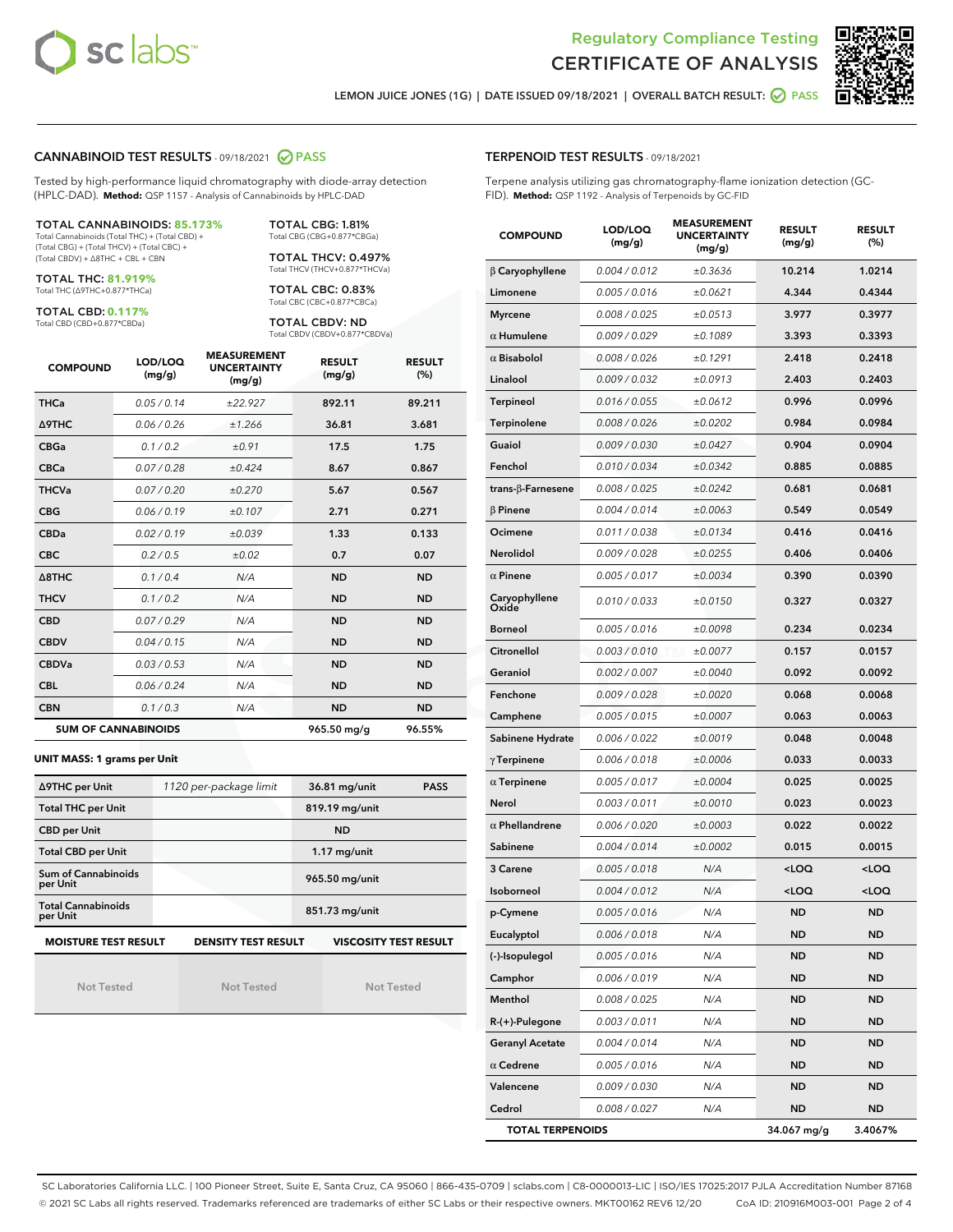



LEMON JUICE JONES (1G) | DATE ISSUED 09/18/2021 | OVERALL BATCH RESULT: ☑ PASS

#### CATEGORY 1 PESTICIDE TEST RESULTS - 09/18/2021 @ PASS

Pesticide and plant growth regulator analysis utilizing high-performance liquid chromatography-mass spectrometry (HPLC-MS) or gas chromatography-mass spectrometry (GC-MS). \*GC-MS utilized where indicated. **Method:** QSP 1212 - Analysis of Pesticides and Mycotoxins by LC-MS or QSP 1213 - Analysis of Pesticides by GC-MS

| <b>COMPOUND</b>             | LOD/LOQ<br>$(\mu g/g)$ | <b>ACTION</b><br><b>LIMIT</b><br>$(\mu g/g)$ | <b>MEASUREMENT</b><br><b>UNCERTAINTY</b><br>$(\mu g/g)$ | <b>RESULT</b><br>$(\mu g/g)$ | <b>RESULT</b> |
|-----------------------------|------------------------|----------------------------------------------|---------------------------------------------------------|------------------------------|---------------|
| Aldicarb                    | 0.03 / 0.08            | $\geq$ LOD                                   | N/A                                                     | <b>ND</b>                    | <b>PASS</b>   |
| Carbofuran                  | 0.02/0.05              | $>$ LOD                                      | N/A                                                     | <b>ND</b>                    | <b>PASS</b>   |
| Chlordane*                  | 0.03 / 0.08            | $\ge$ LOD                                    | N/A                                                     | <b>ND</b>                    | <b>PASS</b>   |
| Chlorfenapyr*               | 0.03/0.10              | $>$ LOD                                      | N/A                                                     | <b>ND</b>                    | <b>PASS</b>   |
| Chlorpyrifos                | 0.02 / 0.06            | $\ge$ LOD                                    | N/A                                                     | <b>ND</b>                    | <b>PASS</b>   |
| Coumaphos                   | 0.02 / 0.07            | $\ge$ LOD                                    | N/A                                                     | <b>ND</b>                    | <b>PASS</b>   |
| Daminozide                  | 0.02 / 0.07            | $\ge$ LOD                                    | N/A                                                     | <b>ND</b>                    | <b>PASS</b>   |
| <b>DDVP</b><br>(Dichlorvos) | 0.03/0.09              | $\ge$ LOD                                    | N/A                                                     | <b>ND</b>                    | <b>PASS</b>   |
| Dimethoate                  | 0.03/0.08              | $>$ LOD                                      | N/A                                                     | <b>ND</b>                    | <b>PASS</b>   |
| Ethoprop(hos)               | 0.03/0.10              | $\ge$ LOD                                    | N/A                                                     | <b>ND</b>                    | <b>PASS</b>   |
| Etofenprox                  | 0.02 / 0.06            | $\ge$ LOD                                    | N/A                                                     | <b>ND</b>                    | <b>PASS</b>   |
| Fenoxycarb                  | 0.03 / 0.08            | $\ge$ LOD                                    | N/A                                                     | <b>ND</b>                    | <b>PASS</b>   |
| Fipronil                    | 0.03/0.08              | $>$ LOD                                      | N/A                                                     | <b>ND</b>                    | <b>PASS</b>   |
| Imazalil                    | 0.02 / 0.06            | $\ge$ LOD                                    | N/A                                                     | <b>ND</b>                    | <b>PASS</b>   |
| <b>Methiocarb</b>           | 0.02 / 0.07            | $\ge$ LOD                                    | N/A                                                     | <b>ND</b>                    | <b>PASS</b>   |
| Methyl<br>parathion         | 0.03/0.10              | $\ge$ LOD                                    | N/A                                                     | <b>ND</b>                    | <b>PASS</b>   |
| <b>Mevinphos</b>            | 0.03/0.09              | $>$ LOD                                      | N/A                                                     | <b>ND</b>                    | <b>PASS</b>   |
| Paclobutrazol               | 0.02 / 0.05            | $\ge$ LOD                                    | N/A                                                     | <b>ND</b>                    | <b>PASS</b>   |
| Propoxur                    | 0.03/0.09              | $\ge$ LOD                                    | N/A                                                     | <b>ND</b>                    | <b>PASS</b>   |
| Spiroxamine                 | 0.03 / 0.08            | $\ge$ LOD                                    | N/A                                                     | <b>ND</b>                    | <b>PASS</b>   |
| Thiacloprid                 | 0.03/0.10              | $\ge$ LOD                                    | N/A                                                     | <b>ND</b>                    | <b>PASS</b>   |

#### CATEGORY 2 PESTICIDE TEST RESULTS - 09/18/2021 @ PASS

| <b>COMPOUND</b>          | LOD/LOO<br>$(\mu g/g)$ | <b>ACTION</b><br>LIMIT<br>$(\mu g/g)$ | <b>MEASUREMENT</b><br><b>UNCERTAINTY</b><br>$(\mu g/g)$ | <b>RESULT</b><br>$(\mu g/g)$ | <b>RESULT</b> |
|--------------------------|------------------------|---------------------------------------|---------------------------------------------------------|------------------------------|---------------|
| Abamectin                | 0.03/0.10              | 0.1                                   | N/A                                                     | <b>ND</b>                    | <b>PASS</b>   |
| Acephate                 | 0.02/0.07              | 0.1                                   | N/A                                                     | <b>ND</b>                    | <b>PASS</b>   |
| Acequinocyl              | 0.02/0.07              | 0.1                                   | N/A                                                     | <b>ND</b>                    | <b>PASS</b>   |
| Acetamiprid              | 0.02/0.05              | 0.1                                   | N/A                                                     | <b>ND</b>                    | <b>PASS</b>   |
| Azoxystrobin             | 0.02/0.07              | 0.1                                   | N/A                                                     | <b>ND</b>                    | <b>PASS</b>   |
| <b>Bifenazate</b>        | 0.01 / 0.04            | 0.1                                   | N/A                                                     | <b>ND</b>                    | <b>PASS</b>   |
| <b>Bifenthrin</b>        | 0.02/0.05              | 3                                     | N/A                                                     | <b>ND</b>                    | <b>PASS</b>   |
| <b>Boscalid</b>          | 0.03/0.09              | 0.1                                   | N/A                                                     | <b>ND</b>                    | <b>PASS</b>   |
| Captan                   | 0.19/0.57              | 0.7                                   | N/A                                                     | <b>ND</b>                    | <b>PASS</b>   |
| Carbaryl                 | 0.02/0.06              | 0.5                                   | N/A                                                     | <b>ND</b>                    | <b>PASS</b>   |
| Chlorantranilip-<br>role | 0.04/0.12              | 10                                    | N/A                                                     | <b>ND</b>                    | <b>PASS</b>   |
| Clofentezine             | 0.03/0.09              | 0.1                                   | N/A                                                     | <b>ND</b>                    | <b>PASS</b>   |

#### CATEGORY 2 PESTICIDE TEST RESULTS - 09/18/2021 continued

| <b>COMPOUND</b>               | LOD/LOQ<br>(µg/g) | <b>ACTION</b><br><b>LIMIT</b><br>$(\mu g/g)$ | <b>MEASUREMENT</b><br><b>UNCERTAINTY</b><br>$(\mu g/g)$ | <b>RESULT</b><br>(µg/g) | <b>RESULT</b> |
|-------------------------------|-------------------|----------------------------------------------|---------------------------------------------------------|-------------------------|---------------|
| Cyfluthrin                    | 0.12 / 0.38       | $\overline{c}$                               | N/A                                                     | <b>ND</b>               | <b>PASS</b>   |
| Cypermethrin                  | 0.11 / 0.32       | 1                                            | N/A                                                     | ND                      | <b>PASS</b>   |
| Diazinon                      | 0.02 / 0.05       | 0.1                                          | N/A                                                     | ND                      | <b>PASS</b>   |
| Dimethomorph                  | 0.03 / 0.09       | 2                                            | N/A                                                     | ND                      | <b>PASS</b>   |
| Etoxazole                     | 0.02 / 0.06       | 0.1                                          | N/A                                                     | <b>ND</b>               | <b>PASS</b>   |
| Fenhexamid                    | 0.03 / 0.09       | 0.1                                          | N/A                                                     | <b>ND</b>               | <b>PASS</b>   |
| Fenpyroximate                 | 0.02 / 0.06       | 0.1                                          | N/A                                                     | ND                      | <b>PASS</b>   |
| Flonicamid                    | 0.03 / 0.10       | 0.1                                          | N/A                                                     | ND                      | <b>PASS</b>   |
| Fludioxonil                   | 0.03 / 0.10       | 0.1                                          | N/A                                                     | <b>ND</b>               | <b>PASS</b>   |
| Hexythiazox                   | 0.02 / 0.07       | 0.1                                          | N/A                                                     | ND                      | <b>PASS</b>   |
| Imidacloprid                  | 0.04 / 0.11       | 5                                            | N/A                                                     | ND                      | <b>PASS</b>   |
| Kresoxim-methyl               | 0.02 / 0.07       | 0.1                                          | N/A                                                     | <b>ND</b>               | <b>PASS</b>   |
| <b>Malathion</b>              | 0.03 / 0.09       | 0.5                                          | N/A                                                     | ND                      | <b>PASS</b>   |
| Metalaxyl                     | 0.02 / 0.07       | $\overline{c}$                               | N/A                                                     | ND                      | <b>PASS</b>   |
| Methomyl                      | 0.03 / 0.10       | 1                                            | N/A                                                     | <b>ND</b>               | <b>PASS</b>   |
| Myclobutanil                  | 0.03 / 0.09       | 0.1                                          | N/A                                                     | ND                      | <b>PASS</b>   |
| Naled                         | 0.02 / 0.07       | 0.1                                          | N/A                                                     | ND                      | <b>PASS</b>   |
| Oxamyl                        | 0.04 / 0.11       | 0.5                                          | N/A                                                     | ND                      | <b>PASS</b>   |
| Pentachloronitro-<br>benzene* | 0.03 / 0.09       | 0.1                                          | N/A                                                     | ND                      | <b>PASS</b>   |
| Permethrin                    | 0.04 / 0.12       | 0.5                                          | N/A                                                     | <b>ND</b>               | <b>PASS</b>   |
| Phosmet                       | 0.03 / 0.10       | 0.1                                          | N/A                                                     | <b>ND</b>               | <b>PASS</b>   |
| Piperonylbu-<br>toxide        | 0.02 / 0.07       | 3                                            | N/A                                                     | ND                      | <b>PASS</b>   |
| Prallethrin                   | 0.03 / 0.08       | 0.1                                          | N/A                                                     | <b>ND</b>               | <b>PASS</b>   |
| Propiconazole                 | 0.02 / 0.07       | 0.1                                          | N/A                                                     | ND                      | <b>PASS</b>   |
| Pyrethrins                    | 0.04 / 0.12       | 0.5                                          | N/A                                                     | ND                      | <b>PASS</b>   |
| Pyridaben                     | 0.02 / 0.07       | 0.1                                          | N/A                                                     | ND                      | <b>PASS</b>   |
| Spinetoram                    | 0.02 / 0.07       | 0.1                                          | N/A                                                     | ND                      | <b>PASS</b>   |
| Spinosad                      | 0.02 / 0.07       | 0.1                                          | N/A                                                     | ND                      | <b>PASS</b>   |
| Spiromesifen                  | 0.02 / 0.05       | 0.1                                          | N/A                                                     | <b>ND</b>               | <b>PASS</b>   |
| Spirotetramat                 | 0.02 / 0.06       | 0.1                                          | N/A                                                     | ND                      | <b>PASS</b>   |
| Tebuconazole                  | 0.02 / 0.07       | 0.1                                          | N/A                                                     | ND                      | <b>PASS</b>   |
| Thiamethoxam                  | 0.03 / 0.10       | 5                                            | N/A                                                     | <b>ND</b>               | <b>PASS</b>   |
| Trifloxystrobin               | 0.03 / 0.08       | 0.1                                          | N/A                                                     | <b>ND</b>               | <b>PASS</b>   |

SC Laboratories California LLC. | 100 Pioneer Street, Suite E, Santa Cruz, CA 95060 | 866-435-0709 | sclabs.com | C8-0000013-LIC | ISO/IES 17025:2017 PJLA Accreditation Number 87168 © 2021 SC Labs all rights reserved. Trademarks referenced are trademarks of either SC Labs or their respective owners. MKT00162 REV6 12/20 CoA ID: 210916M003-001 Page 3 of 4